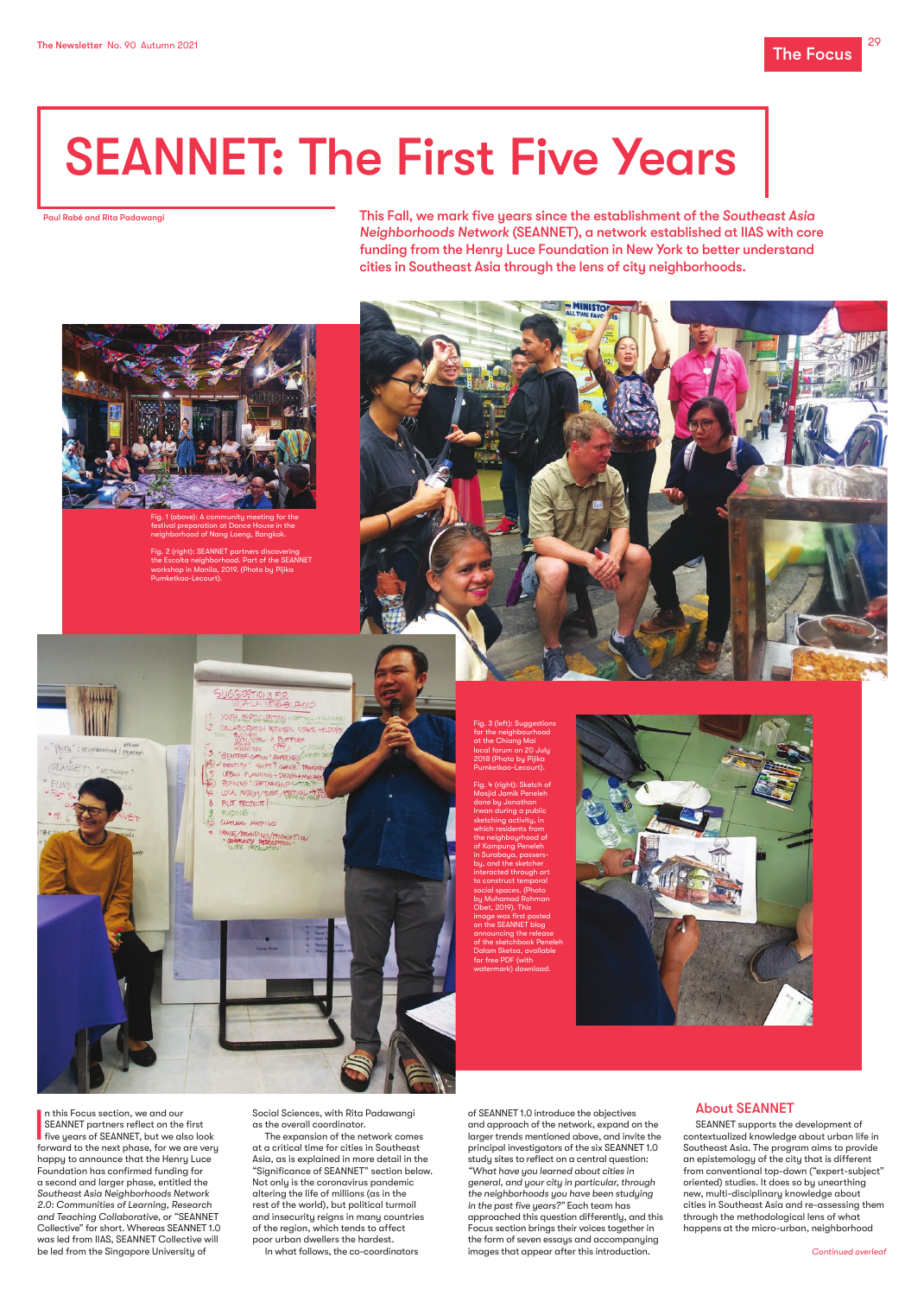The Focus SEANNET SEANNET SEANNET

30



extension from the Henry Luce Foundation to continue until December 2021, though even in 2021, SEANNET has had to continue with online-only meetings and local initiatives in the neighborhoods.

For our neighborhoods, the pandemic has proven to be a double-edged sword. The sudden collapse of the tourism economy, disruptions to the schooling of children, and the curtailing of many livelihood opportunities and businesses have produced unemployment and misery for many households. On the other hand, the pandemic has also provided evidence of community self-help and solidarity in many of the SEANNET neighborhoods.

As the essay by Jayde Roberts, international principal investigator for the Thingaza Chaung neighborhood in Mandalay illustrates, in the face of Myanmar's military junta banning unofficial distributions of oxygen tanks, residents placed boxes of disposable masks and even oxygen tanks in front of their homes, accompanied by signs that invited passers-by to "donate if you have extra, take if you have need." In Bangkok, the pandemic opened up spaces for local initiatives, as community leaders, with the help of external community architects, organized small initiatives to "help vulnerable residents to cope with the impact of the pandemic," including community kitchens and food and medicine to mitigate the impact of the pandemic.

### In their own words: "what have we learned about the city through the neighborhood?"

The seven essays in this Focus section reflect seven very different perspectives on a central question for SEANNET after the end of the first phase: *"What have we learned about cities in general, and our cities in particular, through the neighborhoods we have been studying during the past five years?"* 

Given the decentralized nature of SEANNET, each team has considerable freedom to determine its approach to its study site. In SEANNET 1.0 these approaches reflected the backgrounds of the principal investigators, the composition of each team, and the reality on the ground. This diversity is captured in the present set of essays.

In the first essay on Kampung Peneleh in Surabaya, Adrian Perkasa, a historian by training, observes that the traditional methods used by historians to gather information about their subjects (principally the use of archives) were largely ineffective in Peneleh due to the limited availability of written records. Instead, the SEANNET team resorted to experiential, dialogical, and ethnographic methods to unearth new knowledge about Peneleh directly from residents. These methods included organizing old photo competitions, public mapping, sketching activities (together with a local group of sketchers), and community-engaged research. To build the trust of residents and make contacts, the SEANNET group invited local student team members to live in the neighborhood for extended periods of time. Perkasa's essay ends with a call for urban studies scholars to learn from spontaneous settlements in cities and to be open to reflexive thinking and the "non-linear narratives" of cities.

level. The local research and findings will help to frame the development of a new urban pedagogy, in the form of Southeast Asia-specific urban theories and methodologies that can be applied both inside and outside the classroom.

> We use the term "developmentalism" to refer to a tendency of city and national governments to disproportionately invest in economic development and prestige projects at the cost of other priorities, particularly public goods with social and environmental objectives. Cities, and especially national capitals, are often the canvas for large infrastructural and real estate projects, with inadequate provisions for social or environmental amenities. In the search for maximum profits or city beautification (which aids in city marketing for future investments), older and/or poorer neighborhoods in Southeast Asian cities are increasingly making way for new developments, either immediately or in the medium term through gentrification. As these neighborhoods face market pressure, their social fabric and very identities are put under severe strain.<sup>1</sup>

In studies of "Asia," Southeast Asia is often eclipsed by its larger neighbors (i.e., China, Japan, and India), which have traditionally commanded more attention from scholars. Moreover, many of the urban theories in Southeast Asian research and university curricula are still based on classical Western theories of the city, which do not capture the distinctiveness of urbanization and social life in the region. SEANNET was established to address these gaps and more. In the process of uncovering this "new knowledge" about cities in the region, SEANNET seeks to bridge theory (institutional knowledge) and practice (sites of knowledge) to bring about transformation on the ground in both institutions and communities.

IIAS' regional partner in SEANNET (and lead partner in the second phase under SEANNET Collective), Singapore University of Social Sciences, represents this emphasis on bridging theory and practice: as the newest autonomous university in Singapore, SUSS distinguishes itself from other traditional research-driven universities by adopting an applied educational approach in its curriculum design and teaching, with special attention to community-based learning.

In seeking to institutionalize this fieldbased approach, SEANNET engages in partnerships with multiple research centers and universities in Southeast Asia, Europe, and the United States that have a similar mission, as well as with the IIAS-based Urban Knowledge Network Asia (UKNA) and Humanities Across Borders (HAB), both of which share this vision to effect social change through new knowledge creation.

To help achieve its goals, SEANNET seeks to shape and empower a community of early career scholars and practitioners working on and/or from Southeast Asia, who will contribute to the growing body of social science and humanistic knowledge on Asian cities.

Six historic neighborhoods in five countries were selected as case studies during SEANNET 1.0: Thingaza Chaung in Mandalay (Myanmar); Wua Lai in Chiang Mai (Thailand); Nang Loeng in Bangkok (Thailand); Ward 14 in Phú Nhuân district in Ho Chi Minh City (Vietnam); Escolta Santa Cruz in Manila (Philippines); and Kampung Peneleh in Surabaya (Indonesia). In each project site, SEANNET consists of a team of local researchers, which is headed by a local and international principal investigator, with ties to local universities, communities, and non-governmental organizations. In the second SEANNET phase, under the SEANNET Collective, at least six additional project sites will be added with the aim to eventually cover all countries in Southeast Asia.

#### The significance of SEANNET

SEANNET responds to several important underlying trends in Southeast Asia, which have huge implications for the lives and livelihoods of ordinary residents in urban neighborhoods in the region. The first trend is a new "developmentalism" that threatens

to physically wipe away many neighborhoods and their residents in the name of highest and best land uses. The second refers to the globalization of institutions of higher learning, which threatens to figuratively erase these same neighborhoods and residents from urban studies curricula. A third and more recent development is the COVID-19 pandemic that places constraints on research, teaching, and learning which require close contacts with residents and communities. As SEANNET teams were already in place before 2019, they have been able to document the significant impact of the pandemic on social and economic life in their neighborhoods.

### A new urban developmentalism

This is the fate befalling several of the SEANNET neighborhoods. In the study site of Nang Loeng, in one of the oldest areas of Bangkok, the construction of a nearby metro station is leading to intense redevelopment pressure. This has already displaced many tenants and certain cultural activities, which previously made use of open spaces in the area. As the Nang Loeng essay in this Focus makes clear, the neighborhood is now the setting for competing cultural events—those driven mainly by various outside organizations aiming to put the neighborhood on the tourist map and to better "market" the area, and those with the genuine participation of residents aiming to use local social, cultural, and human capital in an effort to attract the support of allies in their struggle to remain in the city as a vibrant community. In Phú Nhuân district in Ho Chi Minh City, redevelopment pressure is less immediately threatening to the residents—and even represents an economic opportunity for some—but nevertheless also risks having a big impact on the social fabric of the community as a whole. As a result of upgrading of the banks of the neighboring Nhiêu Lôc-Thi Nghè canal, the canal zone in Ward 14 now forms a bustling commercial space. Furthermore, as the neighborhood becomes increasingly sought-after, it faces pressures in the form of new real estate developments, such as apartments for sale and houses and offices for rent, including short-term rentals for Airbnb. The SEANNET Ho Chi Minh City team hypothesizes that the increasing land values contribute to reframing what a neighborhood means today in Vietnam.2

# Corporatizing institutions of higher learning

If redevelopment pressure is a direct threat to neighborhoods in Southeast Asian cities, then the effects of the growing corporatization of institutions of higher learning in the region represent a more indirect but perhaps equally existential threat. The growing commercial direction of many universities brings with it several linked developments, such as the hollowing out of public universities (and classical education programs aimed at "student citizens") in favor of privatelyrun corporate universities (catering to "student consumers"), as well as the growing importance of university rankings and an intense competition to publish.<sup>3</sup> Universities worldwide are cutting or scrapping their humanities and social science programs as students become increasingly skills-oriented, and this is certainly the case in Southeast Asia. The result is that the main entry points for studying everyday lived realities in the region's cities—through ethnographic methods in anthropology and sociology, for example—are rapidly dwindling. Cuts to history departments, cultural studies, and the arts further reduce entry points for better understanding and valuing community life. Such cuts in the arts, humanities and social sciences perpetuate technocratic perspectives of managing cities, as students are directed to become a labor force in profit-driven industries that shape cities as collections of entrepreneurial projects to accumulate profit. This direction contradicts the need to cultivate students with empathic understanding of the social and cultural lives of cities. With decreased knowledge about urban community life will come a longer-term lack of appreciation for this vital part of the city, leading to further invisibility and political neglect, or worse.

In the essay of the Surabaya team, Adrian Perkasa (local principal investigator for the Kampung Peneleh neighborhood), makes a strong case for an ethnographic approach when he writes that "careful study and engagement with local residents," based on "sincerity and compassion," are necessary to "better understand the current urbanization processes at work and the ways in which local populations are resisting urban "supersizing" when these effectively lead to the destruction of the local social fabric." The Chiang Mai team shares a similar sentiment, as Komson Teeraparbwong writes in his essay about the need to have a keen eye on the world of the neighborhood, to be attentive to the small scale in order to learn about the whole. These principles and values are under threat in the model of the new corporate university, which is very likely to promote the kind of technocratic, top-down "citadel expertise" that Perkasa objects to in his essay because it is presumed to be more time-efficient.

#### The impact of COVID-19

The advent of the coronavirus pandemic in early 2020 presented a shock to SEANNET neighborhoods as much as it did to the SEANNET teams themselves. Pandemicrelated social restrictions meant that SEANNET 1.0 could not complete its scheduled in-person workshops in 2020 as previously planned. SEANNET 1.0 eventually obtained a no-cost